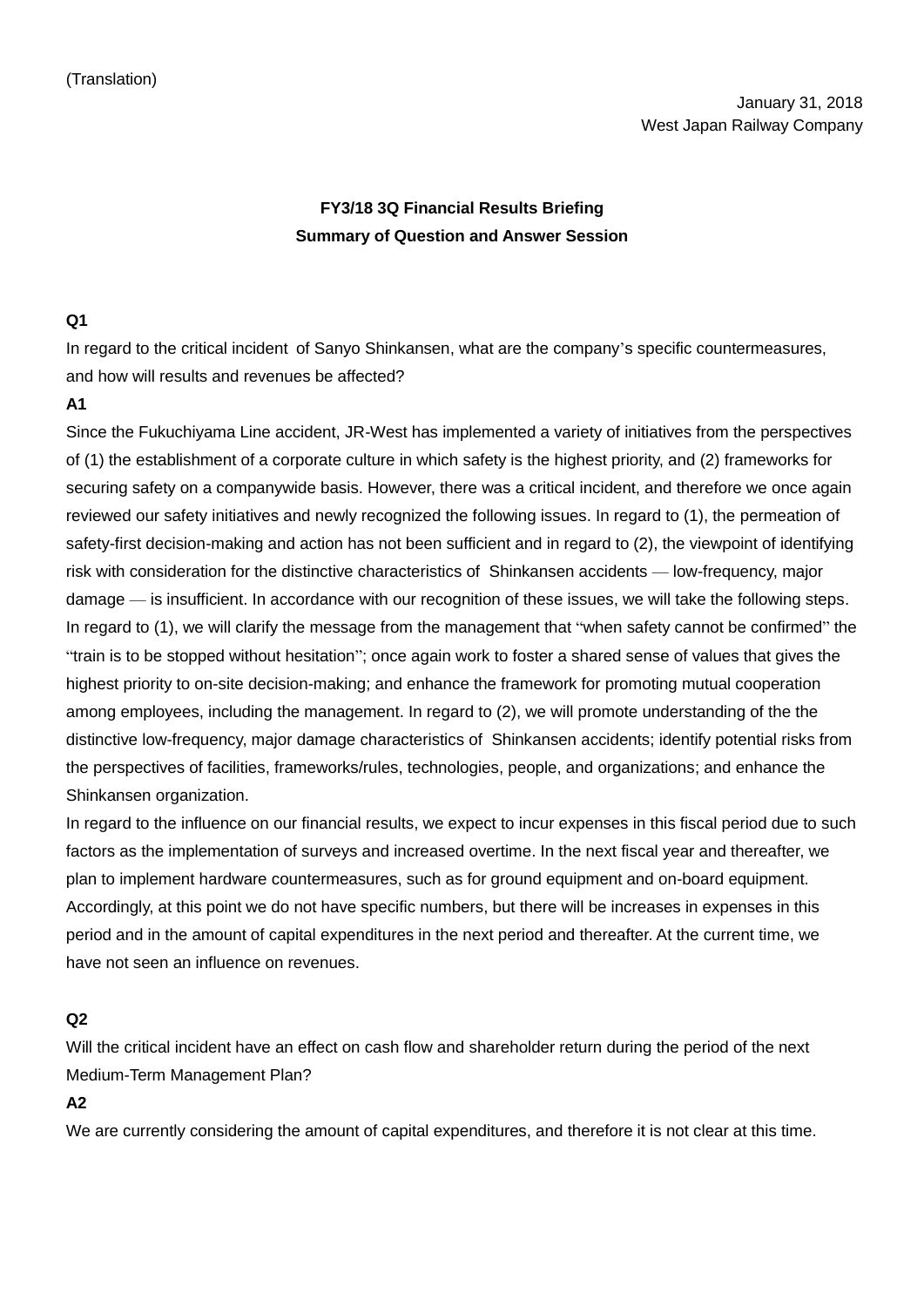#### **Q3**

What were the reasons for the favorable results of the Shinkansen in the third quarter?

#### **A3**

We believe that the favorable results were attributable to the gradual economic expansion and to the success of the initiatives implemented by the company. In regard to the Sanyo Shinkansen, the business trip support campaign for trips from Hiroshima/Okayama to the Tokyo Metropolitan Area has been successful, and we believe that it has had a certain level of effectiveness in market share recovery versus air travel. In addition, in regard to the Hokuriku Shinkansen, group travel products leveraging the appeal of "Winter Crab" have been successful, and share has improved. These initiatives have had an effect, and the usage trend for the Hokuriku Shinkansen has been following a course of improvement since last November. Moreover, in regard to the smartEX service that we introduced last year, although the scale of revenues is small, the number of registered members and the number of uses is recording stable growth.

# **Q4**

What factors will result in lower profits in the real estate business segment and the other businesses segment in the fourth quarter?

# **A4**

In the real-estate business segment, there were a substantial number of sales in the fourth quarter of the previous fiscal year, and there were also a large number of sales in the first half of this fiscal year. In addition, we will implement advertising initiatives targeting the next fiscal year. In regard to Ryoju Properties, considering the results in the first nine months of the fiscal year, it is possible that profits will exceed expectations. In the other businesses segment, we anticipate lower profits due to a decline in orders for highprofitability projects in the construction business.

#### **Q5**

What factors will increase capital expenditures under the next medium-term management plan?

# **A5**

We expect an increase in safety-related investment due to the critical incident on the Shinkansen and other factors. In addition, we will implement investment to replace aged equipment and to increase productivity. Furthermore, growth opportunities are increasing, and we will also rigorously implement growth investment.

#### **Q6**

When will the next medium-term management plan be announced? Also, how many years will the plan cover?

# **A6**

We plan to announce the plan when the annual financial results are announced. The period of the plan is scheduled to be five years (fiscal 2019 to fiscal 2023).